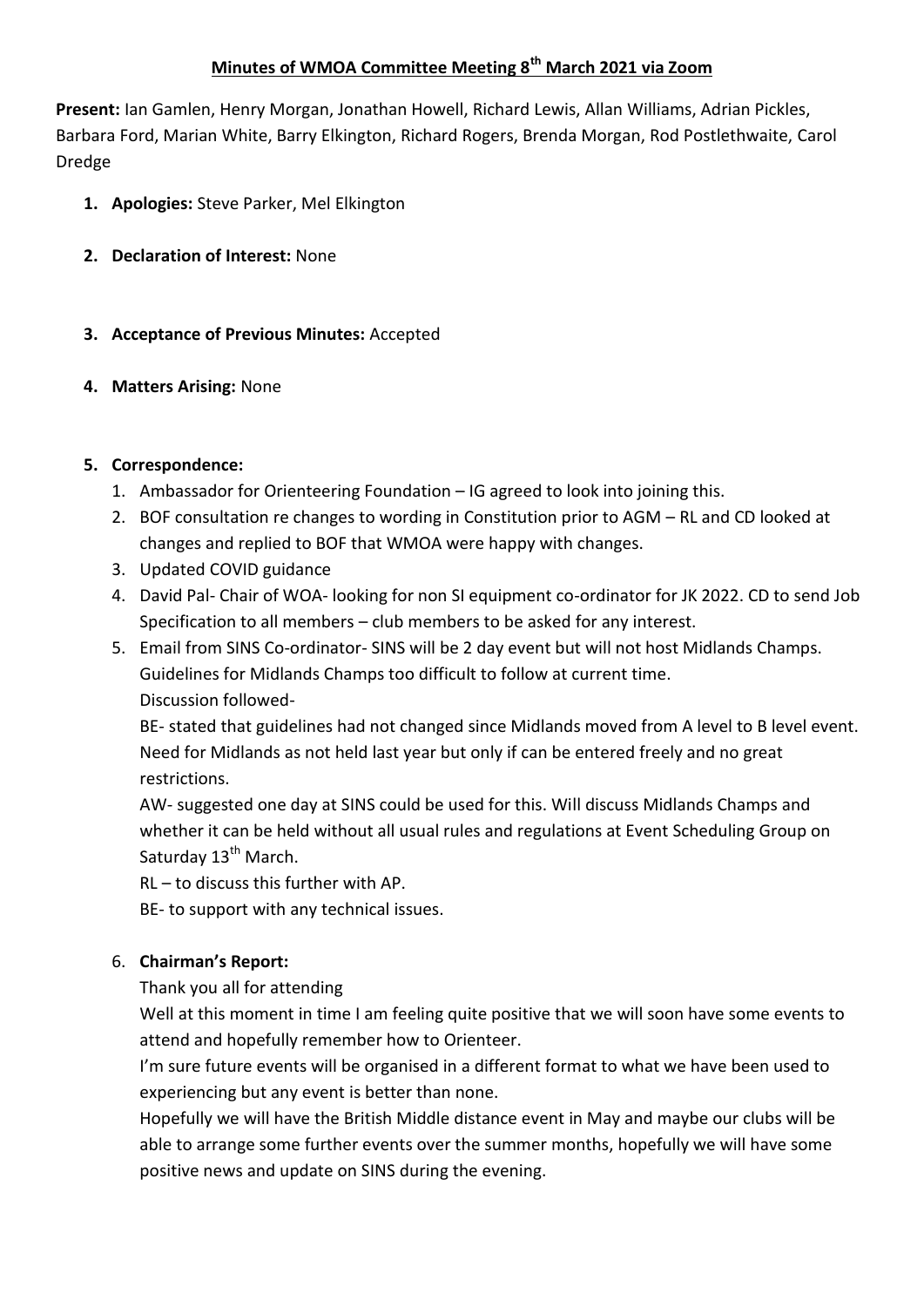Our Federation BOF is actively still developing online courses which is a positive step towards the future and know includes a online intro to Orienteering for secondary schools, can we promote this within our region.

BOF also have the AGM which again will be online on the 21st April, please see the web page for detail.

And finally still finishing on a positive note at our WMOA AGM in October I will have been chair for 3 years so we need to start thinking about suspects no sorry volunteers for this important role.

Finally I'm sure we are only a couple of months away from being back at an event.

(Kirsten Strain and Harriet Lawson joined the meeting)

7. **Treasurer's Report:** IG reported very little change since December. WMOA- £8785 WMJS- £2870

Expenditure Zoom Calls and upgrade of WMOA website £85 – bill expected. WMJS squad clothing purchased.

## 8. **Fixtures Report:** AW

Events scheduling group to be held this Saturday by Zoom. Followed up by WM fixtures meeting in a few weeks. Will try and fit club dates into calendar, may get congested but ensure no big clashes.

WM Champs to be added to a future event. CSC Final now back at Sutton Park if can get permission. Coventry City Race postponed till next year. 2022- Coventry and Birmingham City Races hopefully on successive days. 24<sup>th</sup> April – POTOC event- Ladderedge  $25<sup>th</sup>$  April – WCH event – Shoal Hill

## 9. **West Midlander:** RP

No new edition as no events on. Hopeful to get one out in next month with new fixtures to go in.

## 10. **WMOA Website:** RR and MW

Will put POTOC and WCH events on website.

Clubs to let MW know if want any local events put on website – depending on number restrictions.

## 11. **Development:** HM

Nothing planned.

## 12. **Update from Events and Competitions Committee:** BE

Looking at ways to make all events and competitions that can take place at the moment easier for organisers to manage – eg need for seeding, split start times etc, so events can take place. Restaging events and reshuffling events but problem still is getting permissions.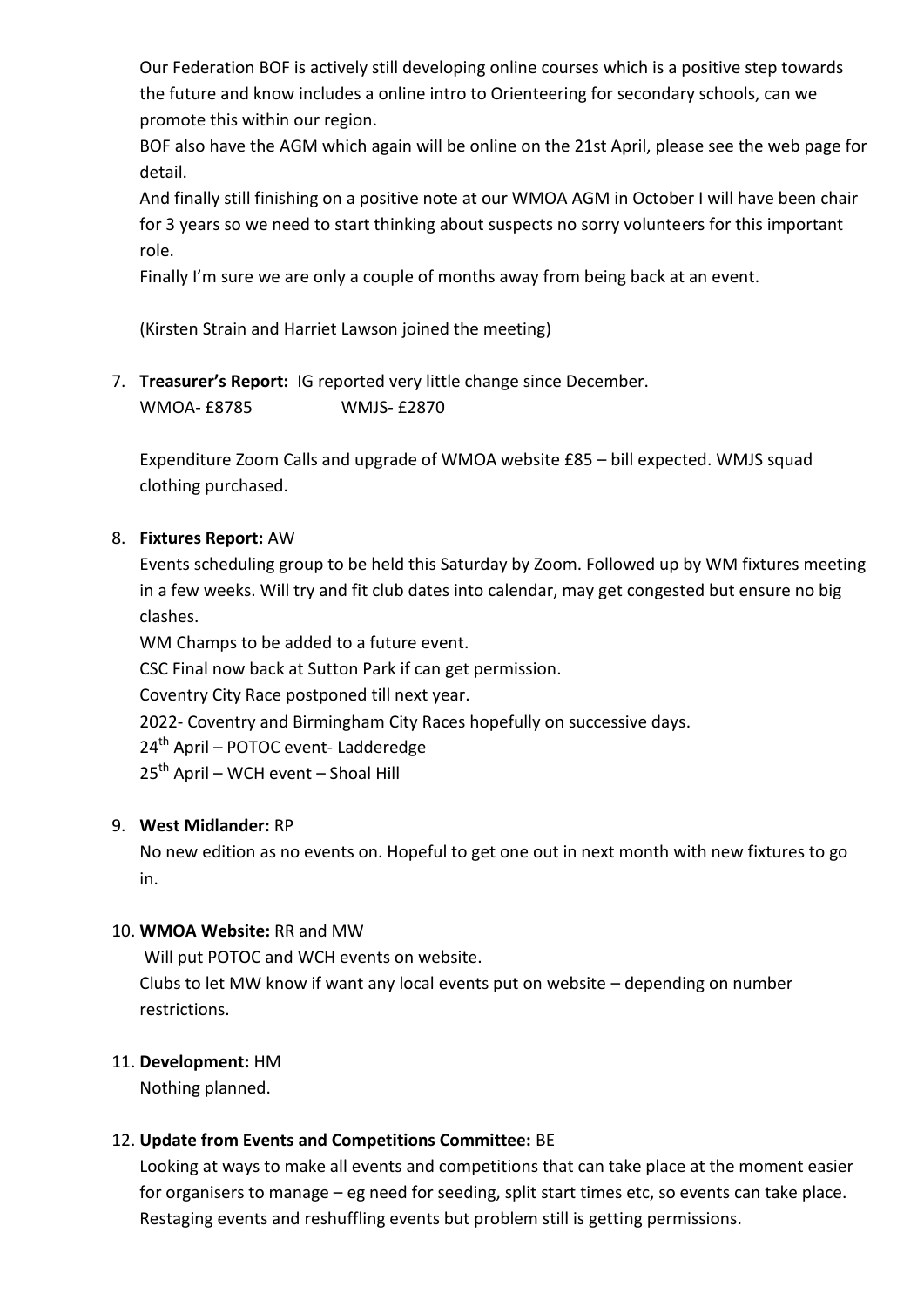## 13. **Junior Squad:** ME

We have ordered some more O tops which all being well should arrive by the end of March. We have donated £45 to BSOA for the use of their Zoom account. The program of online Physical and technical training sessions continues to be held and are being led by both Kirsten and Harriet. We look forward to starting training together again soon.

## 14. **MapRun League;**

After some discussion it was agreed to leave this idea until September/ October to see how things are by then. CD to add to next agenda.

HL- is anything planned to coincide with Commonwealth Games in Birmingham? Suggested using some parks in Coventry and Birmingham.

COBOC or HOC may be able to put something on as in their area.

## 15. **Club Roundup:**

# **WCH – JH**

Need to revisit programme to see what may be put on in Autumn.

Urban event in July will not be put on due to uncertainty.

Very few MapRun events put on as felt it encouraged travel.

Successful Club Quiz held.

## **COBOC – IG**

Peter Palmer Relays 2022- Sutton Park

Membership down – school children and parents.

## **POTOC - BM**

Membership level maintained – new members as a result of Map Runs.

Dates for year to be finalised next month- May and June- local events, October- Bathpool. Keeping MapRuns between other events.

Staffs Moorlands giving permissions for events.

# **WRE – AP**

Relaunching latest MapRun series.

SINS – Day One – Corndon Day Two – Stapeley

Looking for new date for Severn Valley Country Park.

Woodside- new map-ready to go- maybe next year.

Shropshire Council good for permissions.

# **HOC – BF**

Club Champs in December were postponed.

Plan for a mixture of small Summer events- midweek and weekends.

Autumn- Malvern Hills event – WM League?

New website almost ready to launch set up by MW.

# **OD – BE**

Peter Palmer Relays 2022- Sutton Park

Continued with MapRuns – but difficult as encourages travel.

Urban Races not until full lockdown over.

Country Parks being closed as overwhelmed by visitors.